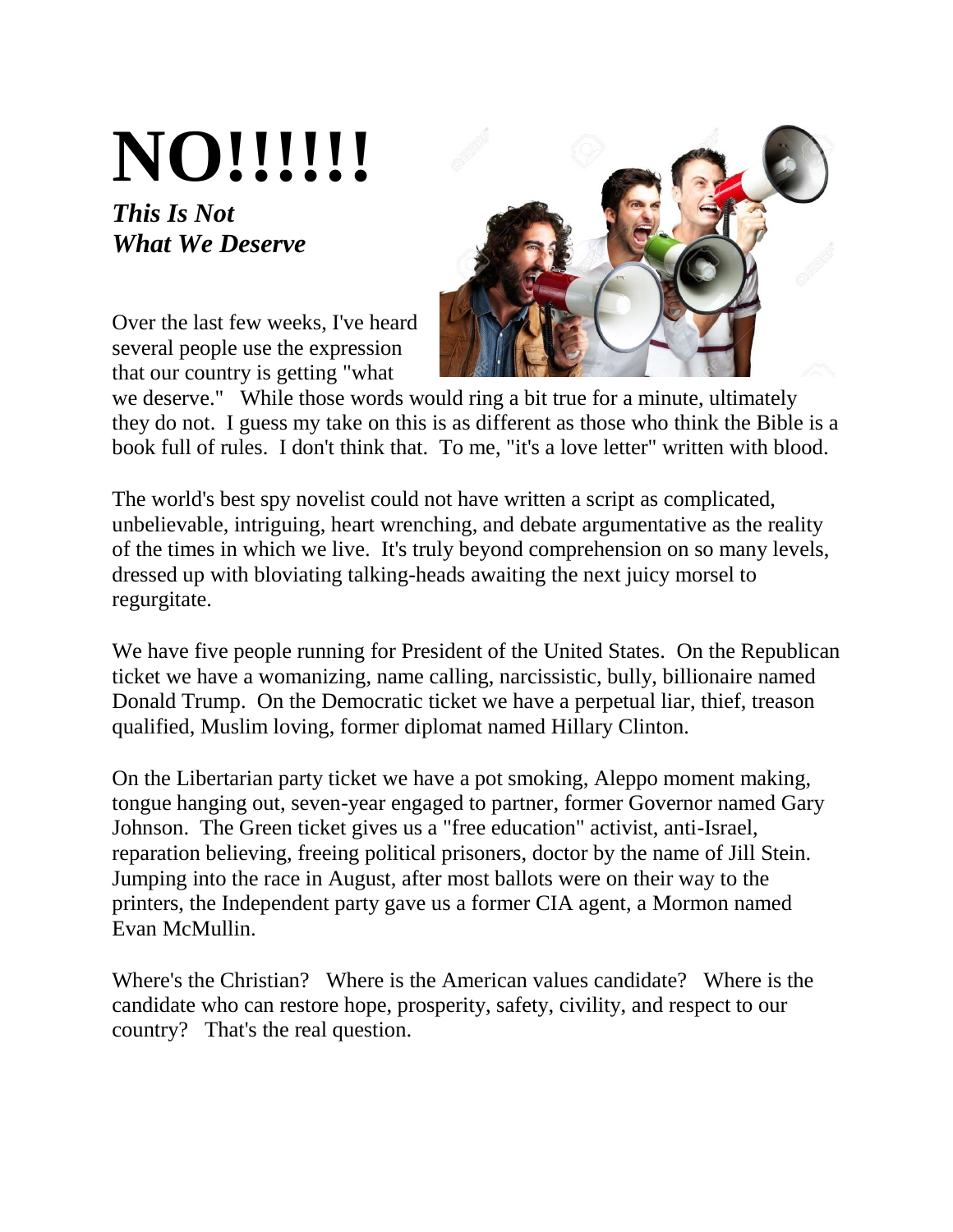In the wake of the latest bombshells, Trump's open mic and Hillary's transcripts of speeches, it generates the spirit of throwing your hands up and walking away from it all. These aren't the best of days. These are hard days and hard times.

At this moment, there are only two candidates who could possibly pull off a win. Johnson, Stein, and McMullen have no chance based on Electoral College alone, much less the popular vote. We must choose our candidate for President of the United States from either Trump or Clinton.

Clinton is a better candidate for treason/prison than president. She has lied to the American people, stolen over \$200,000 worth of possessions from the White House when they left (and had to eventually return them), broken national security laws and jeopardized our men and women serving our country around the world, abandoned the men in Benghazi and allowed them to be murdered, and destroyed subpoenaed documents. Anyone else would have already been behind bars.

When Trump first announced his candidacy, I liked the fact that he stirred things up and was bringing in people who had never voted before. That was a good thing. He immediately began turning me off when he started his bullying tactics and name calling. I thought, what a joke!

My support was with Ted Cruz. My nephew, Chad Sweet, was his campaign manager. I travelled to Iowa last December to open the CruzCamp Strike Force Team there. I was totally in his camp. Unfortunately, that dream ended abruptly. I could not see myself moving over to support Trump. No way!!!

I attended the Texas State Convention for the Republican Party as a delegate back in May and also served as one of thirty-one people appointed to the Rules Committee. I still could not see myself voting for Trump. I knew I had no other choice, because Clinton is not a choice, but a permission slip to allow her to complete the destruction of our country that Obama has been accelerating during his tenure.

What am I to do? What are so many others to do too?

By August it had clearly become a need to make sure Hillary did not get elected. A Trump sign went up in my yard. A few days later I had the opportunity to spend some time with Lt. Gen. Michael Flynn (ret) who is Trump's military advisor.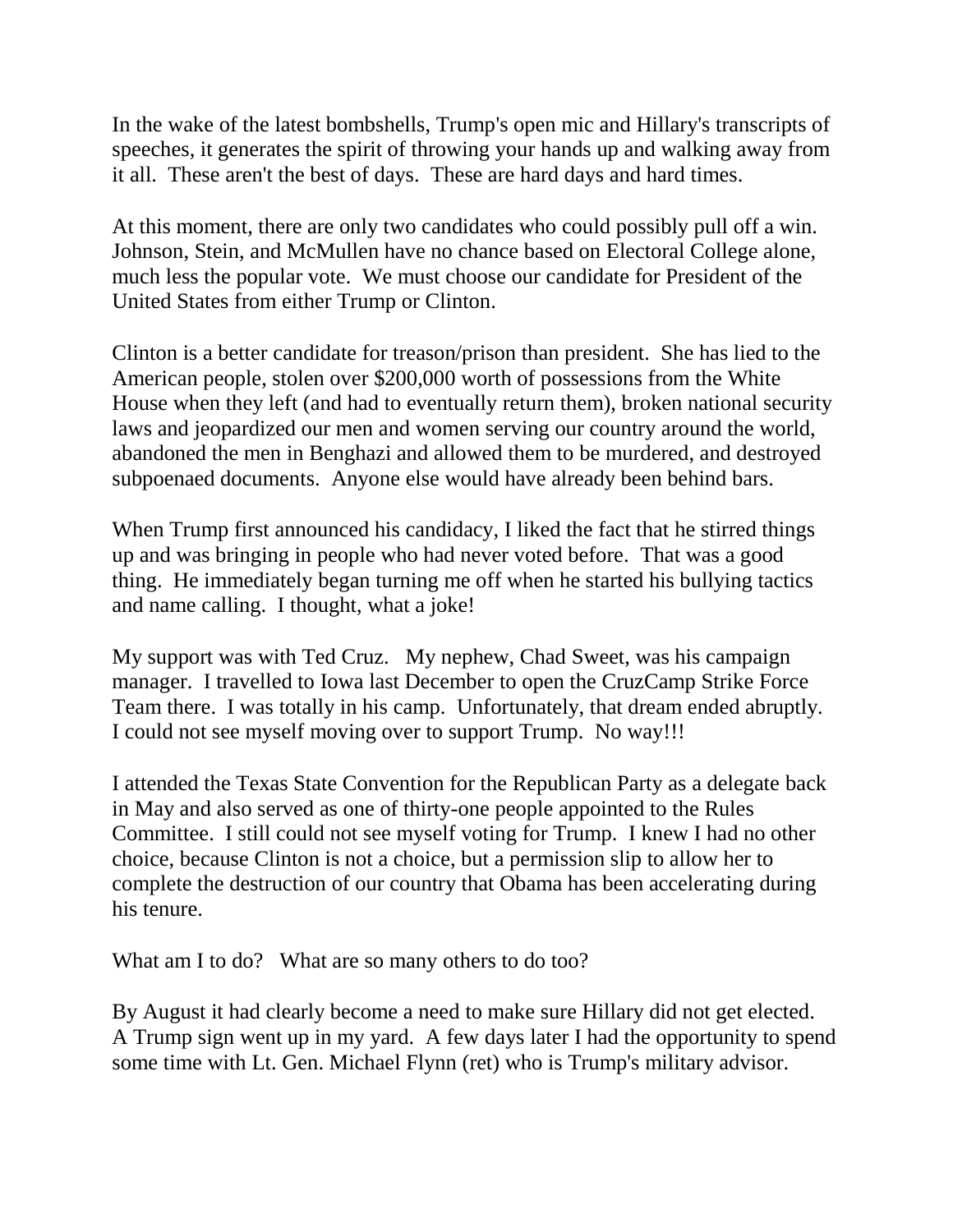Flynn is responsible for helping me get my focus changed and engaged to truly support Trump for President. ...and now this! Oh my!

I had to ask myself a simple question. Did the hot mic conversation really expose anything that shocked me? Decades ago when I used to drink, I'd hear that "type" of conversation. We can even hear those types of comments and suggestive language in movies, sit-coms, or the table next to you at a restaurant nowadays unless we guard what we watch or who we are around. Shoot, I've heard women talk like that. No, it's not appropriate. No, it's not Presidential. No, I don't approve. Just be careful whoever wants to cast that first stone.

What should be the hot topic today is the content in the speeches Hillary gave to the various corporations. But, interestingly, the Trump story broke just as the Clinton story was leaked, as if it was ready to go for just such a situation. Now we know why the Clinton team didn't feel comfortable making those transcripts public. She says one thing to one group and another to us. One for money, one for votes. The media - well, sex sells and dirty talk, good or bad, pumps those ratings.

So we are going to get what we deserve! NO!

America, with all its flaws, failures, and "deplorables" is still the most magnificent nation in the world. America deserves to be restored, re-enthused, and revived with Patriotism. The blood of countless men and women who have fought for this country since its inception, who have dedicated themselves to build on its Christian heritage, and who have always proved themselves ready to help anywhere in the world when God-given "rights" are being denied, deserves the very best. Always.

We need a bulldog who will roll up his sleeves and fight to get this nation back on course. Maybe God sent us just such a man. He may have nudged and asked lots of others, but they wouldn't leave their comfort zones or security to run, or maybe they were not able to withstand the bullying through the primaries to win. Today the times are nasty. Maybe instead of a statesman, a politician, or a typical candidate, God knew we needed the unpredictable, big-mouthed, bold character of a Trump to make the changes we need at home and abroad. The more Trump gets dumped on for things that lots of people do (not over paying taxes, locker room talk, etc.) and Clinton is allowed to slide through with her heinous crimes, the more I'm thinking Trump may just be God's man. God is known for always picking the most unlikely candidates for assignments.